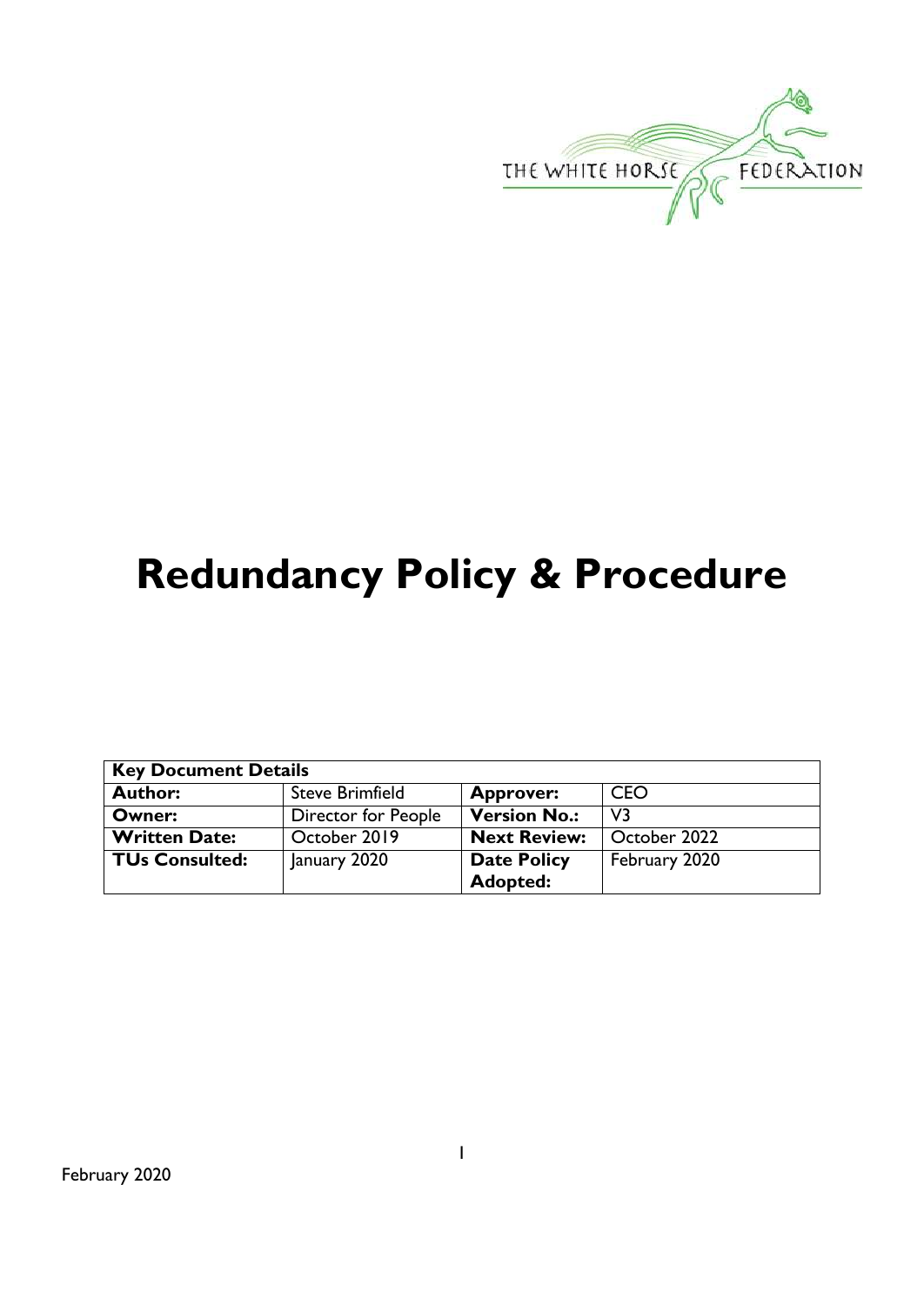# **1. Introduction**

The White Horse Federation recognises the contribution of all employees to delivering its aim of providing outstanding teaching, learning and support services. It also recognises the need to ensure that employees feel secure and are appropriately supported throughout their employment. The School is committed to protecting the employment security of employees, as far as possible, by planning effectively to meet current and future staffing needs. However, there may be occasions when pressures impact on staffing requirements and may lead to reorganisation. In such cases the School will seek to minimise the effect of redundancies by seeking redeployment opportunities as appropriate and by adopting a fair, consistent and sensitive approach.

# **2. Definition**

A potential redundancy situation arises in the following circumstances:

- When the School, department or Central team has ceased or intends to cease within the academic year, to carry out the work for which the employee was employed in the place where the employee was so employed, *or*
- The requirements of the School, department or Central team for employees to carry out work of a particular kind have ceased or diminished or are expected to cease or diminish

This could be redefined as:

 "The fact that the School, department or Central team has to reduce its staffing establishment for budgetary or other reasons"

or

 "The fact that staffing at a School, department or Central team needs to be reorganised to respond to organisational or curricular changes."

# **3. Delegated responsibility**

Where Human Resources (HR) has delegated the responsibility for dismissals to the Principal, the Principal will make the decision on which post(s) are to be declared redundant based on the agreed criteria.

Where HR has not delegated responsibility the Redundancy Selection Panel will work with the Principal. The Principal and two directors/trustees will form the panel. This is considered to be a more objective way to deal with redundancy situations

In both cases HR will need to establish an Appeals panel comprising a minimum of three directors/trustees. No one can be a member of both committees.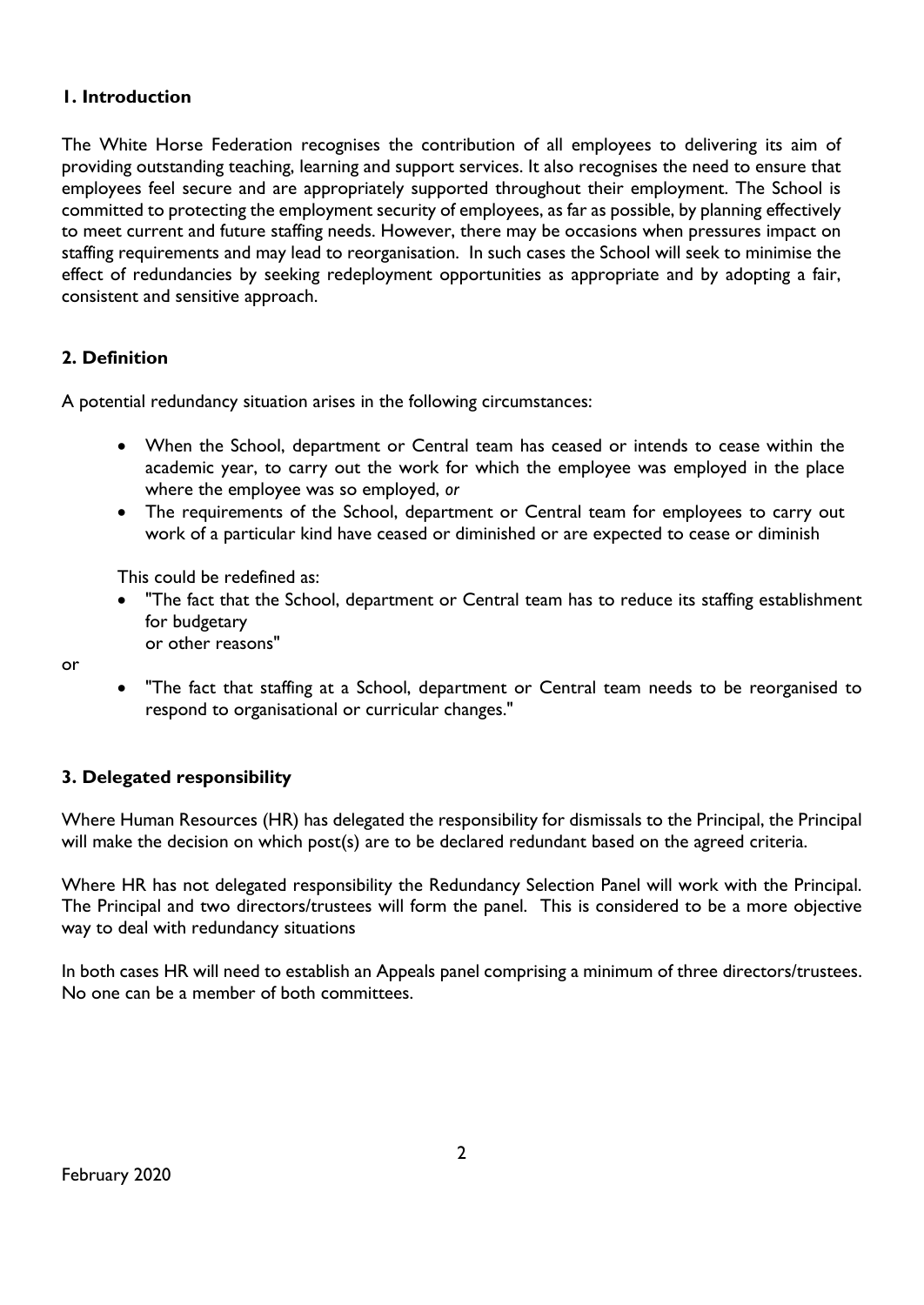# **4. Conduct of meetings**

All meetings where the management of organisational change and implications for employees are considered are formal meetings and should be conducted in an appropriate manner, with notes kept on those present and on decisions made. Principals/HR should ensure that an appropriate venue is arranged for consultation and panel meetings and a separate waiting room is allocated for employees and representatives if required.

## **5. Procedure for handling redundancies**

#### *Stage 1 - Measures to avoid or minimise redundancy*

Compulsory redundancy will be seen as a last resort and theg Federation is committed to retaining employees wherever possible. However, where redundancies are proposed, consideration will be given to the following:

- o Restrictions on recruitment
- o Termination of short term temporary contracts
- o Redeploying employees to alternative posts within the School
- o Consider requests for job share or reducing hours
- o Provision of reasonable training or re-training of employees for alternative work
- o Natural wastage, i.e. normal resignations and retirements
- o Reducing the use of agency staff
- $\circ$  Reducing overhead costs heating, lighting, use of contractors etc.
- $\circ$  Generate additional income the letting and use of School facilities etc.

#### *Stage 2 – Audit of Staffing Requirements*

Where a staffing reduction is unavoidable HR will ensure that the Redundancy Selection Panel carries out an audit of staffing requirements. This audit should be systematic and relate to management and development plans.

Once a problem has been identified the audit needs to be carried out as soon as possible but SMT, HR and Principals should be aware of the following timescales for planning purposes especially where reduction of teaching staff is likely:

| <b>Reduction</b><br>required by | <b>Process to begin</b><br>where possible | <b>Selection meeting</b><br>advised | <b>Maximum notice to</b><br>be given to staff |
|---------------------------------|-------------------------------------------|-------------------------------------|-----------------------------------------------|
| September                       | <b>January</b>                            | May                                 | End May                                       |
| January                         | May                                       | Sept                                | <b>End September</b>                          |
| May                             | l September                               | January                             | End January                                   |

*Stage 3a – Notification of redundancy situation to CEO/COO*

Principals must inform the CEO/COO of the possible need to reduce staff.

Following notification, the School must not appoint any new permanent staff in that or any related subject areas, if the reason for the reduction is related to the budget, until after the initial consultations with employees and unions.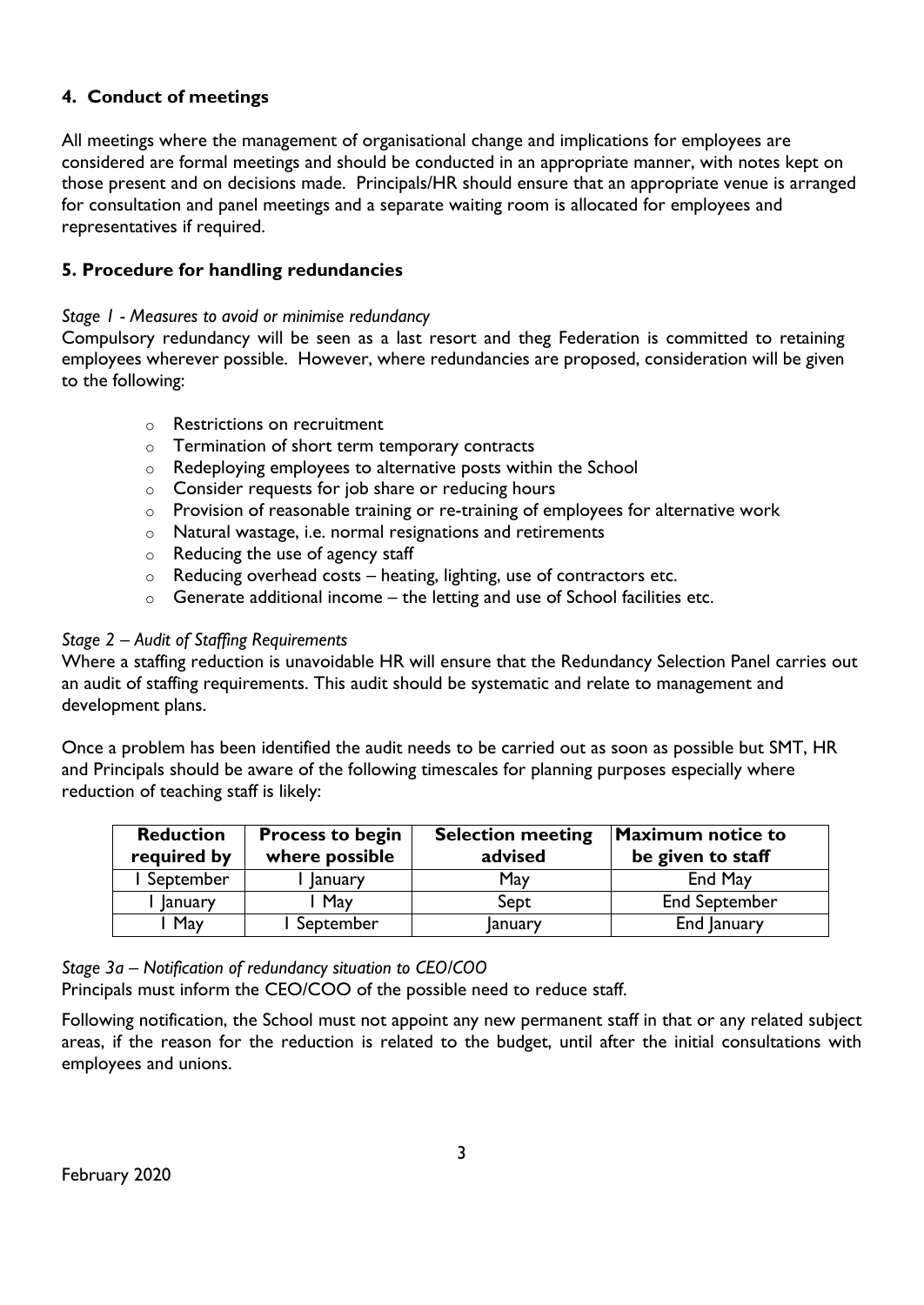#### *Stage 3b – Equalities Impact Assessment (EIA)*

The Federation is committed to promoting equalities and has a legal obligation to complete Equalities Impact Assessments. They ensure that equality considerations are built into everything we do and promote equality of opportunity and a fair working environment.

Carrying out a EIA involves systematically assessing the potential (or actual) effect a policy/service/function has on people in relation to the 'protected characteristics' identified by equality legislation. Protected characteristics as identified by the Equality Act 2010 are age, disability, gender reassignment, marriage and civil partnership, pregnancy and maternity, race, religion or belief, sex, and sexual orientation.

Before starting your proposed redundancy exercise, please complete the EIA form which can be provided by the HR department**.** The EIA will need to be reviewed and updated throughout the redundancy process.

#### *Stage 4 - Selection Criteria*

In a proposed redundancy situation SMT and HR will adopt a fair, consistent and objective set of selection criteria, which should not discriminate against employees on the grounds of any of the protected characteristics detailed in the Equality Act 2010. Trade Unions will be consulted regarding the selection criteria.

Employees will be selected for redundancy on the basis of the skills, qualifications and experience required to meet the present and anticipated needs of the School/Department.

The criteria for selection for redundancy adopted by the Redundancy Selection Panel are a vital element in assessing whether redundancies have been fairly carried out.

SMT and HR should consider the following when selecting criteria:

- a) the range of skills, competencies and experience.
- b) the qualifications and training background
- c) the wider contribution to the development of the School/Department

Examples of a redundancy selection criteria matrix for teachers, teaching assistants and admin staff are available from your HR department.

This will seek to identify those employees with the knowledge and skills to meet the School/Department's present and anticipated needs. The proposed criteria for the selection will be made available as part of the consultation process.

Where a redundancy staffing audit results in the need for new and significantly changed posts, it may be more appropriate to conduct a selection process, which may involve an interview and will take place in two stages. The first stage will be for anyone at risk of redundancy and if no appointment is made from this group the second stage will be for any applicants who are not at risk of redundancy. At risk staff who are unsuccessful in securing a post following the selection exercise will be issued with notice of redundancy. Please refer to the guidance on conducting a review of the school staffing structure for more detailed advice.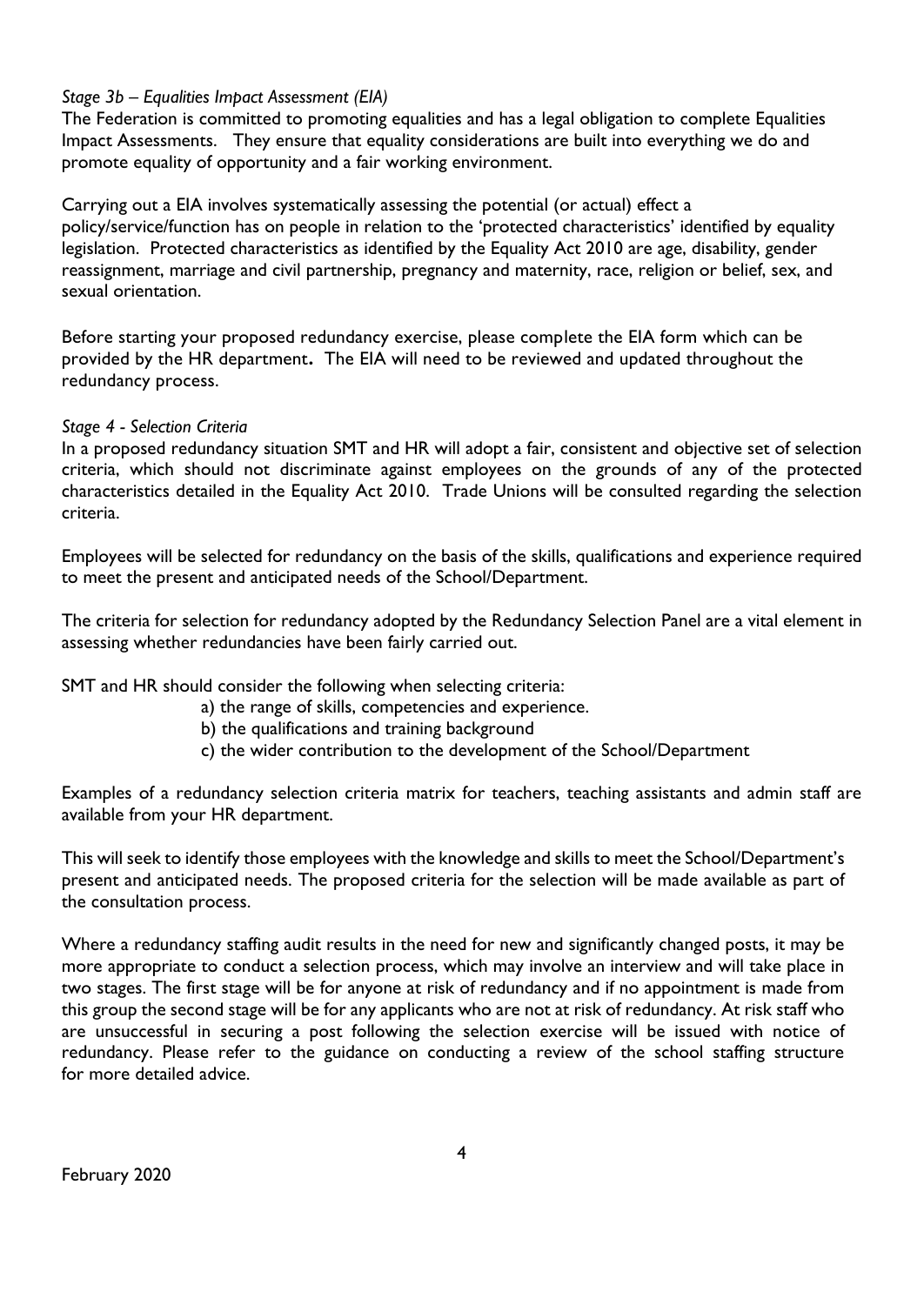## *Stage 5 - Consultation*

Where redundancies and restructures are being considered there is a legal requirement for meaningful consultation and the need to advise/involve at the earliest opportunity both the recognised trade unions, teacher associations and employees. Meaningful means a genuine willingness to engage to seek an alternative and not presenting the case as a done deal. Employee representatives or individual employees may be able to suggest acceptable alternative ways of tackling the problem or, if the redundancies are inevitable, ways of minimising hardship.

The consultation should include ways of avoiding the dismissals, reducing the number of employees to be dismissed, and mitigating the effects of dismissals. Consultation must be carried out even when it is believed that there will be volunteers or any changes to terms and conditions. There must be a minimum consultation period of two weeks before issuing notice, where possible this should be four weeks.

HR should notify trade unions and teacher associations (if applicable) of proposed redundancies. There should be sufficient time to allow the union to formulate constructive proposals before the consultation period starts.

#### *(a) First Consultation Meeting with Staff*

HR will arrange an initial consultation meeting for staff and invite representatives from trade unions and staff. The school must ensure that **all** staff are consulted, including any staff who are absent due to sickness or maternity leave. Where possible a minimum of 5 days' notice of the meeting should be given to all parties. An HR representative will also be present to provide advice regarding the procedure.

The purpose of the meeting is to discuss the potential redundancy situation, clarify the procedure that will be followed and seek to avoid compulsory redundancy where possible by voluntary means. Consideration will be given to any representations and/or alternative proposals made at this stage. Information to be supplied to all staff and trade union representatives at this first meeting must include:

- **The reason for the proposed redundancies financial, numbers on roll, curriculum changes.**
- If the reason is related to curriculum changes, the Principal will need to explain that there may be a need to recruit in some subject areas while other areas are reducing.
- **The numbers and description of employees the School proposes to dismiss as redundant.**
- **The total number of employees of any such description employed at the School.**
- **•** Details of the proposed selection criteria and how they will be applied.
- How the dismissals are to be carried out, including the period over which the dismissals are to take effect.
- **The method of calculating the redundancy payments**
- Ask for ideas or alternatives to avoid or minimise the proposed redundancy.
- Voluntary reduction of hours, including voluntary job-share or part time working
- Invite volunteers for redundancy and state the time by which applications must be received; the mere fact that the individual volunteers does not mean that the redundancy will be granted. The employee may also withdraw if they wish.

Employees and trade union representatives will be informed that a second consultation meeting will be held in order to discuss any alternative proposals that they may wish to make. Employees should be encouraged to contact HR to obtain details of redundancy payment entitlements etc. The Federation are unable to offer enhanced redundancy terms.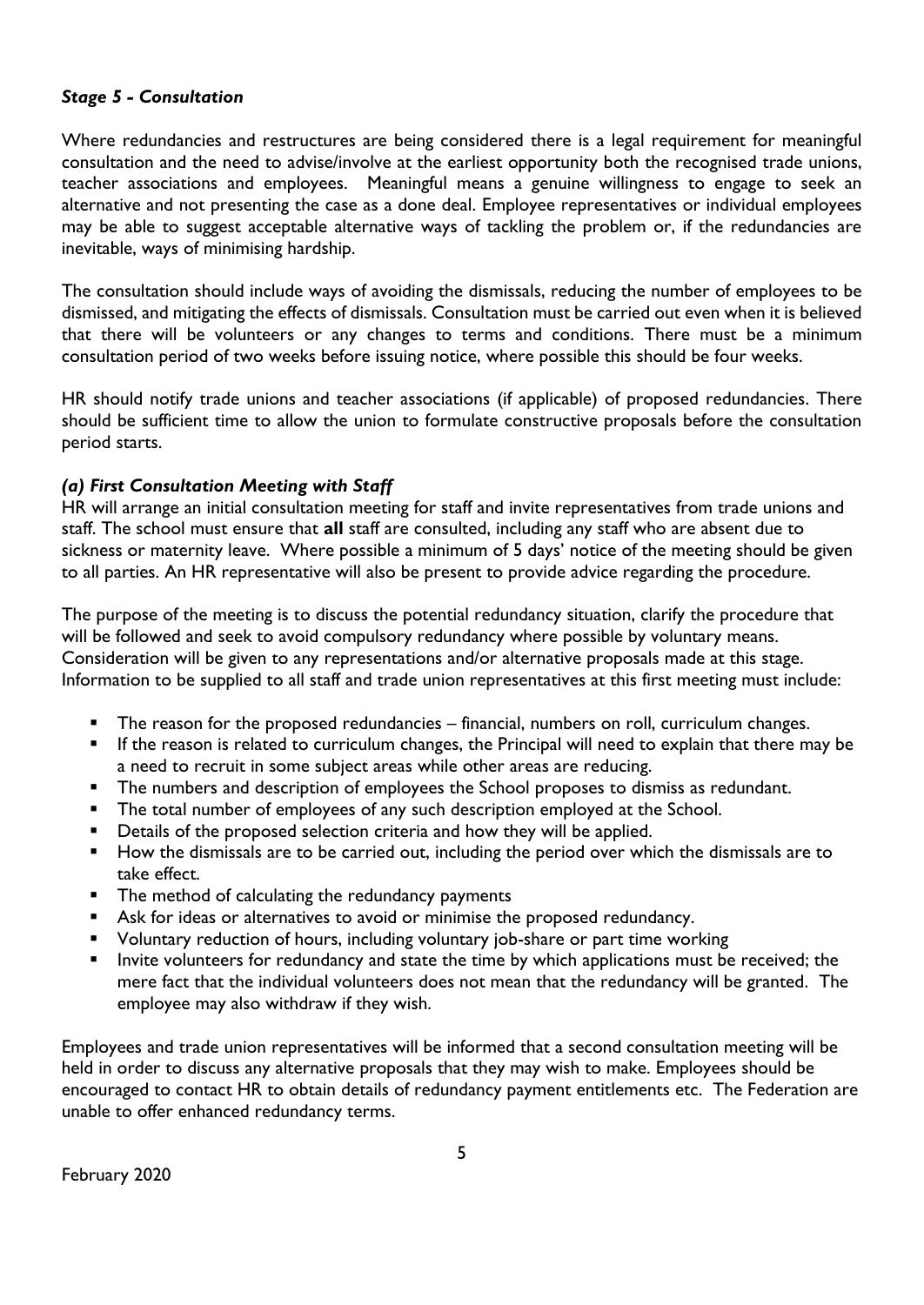SMT, HR and the Principal will need to consider any requests for voluntary redundancy or changes to working hours/patterns before the second consultation meeting. The Principal will then notify the employee(s) of the outcome before the second consultation meeting.

# *(b) Second Consultation Meeting*

If no offers of voluntary redundancy, early retirement or alternative proposals to avoid or minimise compulsory redundancy are forthcoming at this stage, employees and trade unions will be notified at this second meeting that a compulsory redundancy situation has arisen. Where possible a minimum of 5 days' notice of the meeting should be given to all parties.

If, as a result of the first consultation meeting, any alternative proposals to avoid compulsory redundancy have been received, the Principal will feedback on the outcome of the governor's decision.

The Principal will update on the current financial situation or any changes since the previous meeting.

Proposals to avoid compulsory redundancies or applications for voluntary redundancy, early retirement etc. will still be considered at this stage and will be discussed and further considered by the Principal. A third consultation meeting may then be appropriate within 5 working days or a written response to specific proposals may be agreed (i.e. to respond to voluntary redundancy applications). Where the employee volunteering for redundancy is not within the group due to be reduced then it may be possible to effect a transfer from within that group, subject to them having the necessary transferable skills.

If staff would like individual consultation meetings at this stage, these can be arranged with HR. Staff have the right to be accompanied by a work colleague or trade union representative at these meetings.

# *Stage 6 - Selection process for compulsory redundancy*

Where a compulsory redundancy situation has been confirmed, individuals who are in the pool of staff within the area(s) of work potentially affected should be invited to complete a skills audit form detailing their experience, skills and training. A senior member of staff who is not included in the redundancy process should be available to give assistance to employees where necessary by providing them with any relevant information, e.g. training records to enable them to complete the form as fully as possible.

The Principal and/or Redundancy Selection Panel will undertake the redundancy selection with HR support, where appropriate, and will apply the agreed redundancy selection criteria with reference to the completed staff skills audit forms.

Alternatively, the school will conduct a recruitment selection process, interviewing potential applicants against the criteria set out in the job description/person specification and supported by the most recent performance management review.

The criteria should be considered in order, narrowing down the selected employees by application and make a formal written record of the basis on which decisions are taken.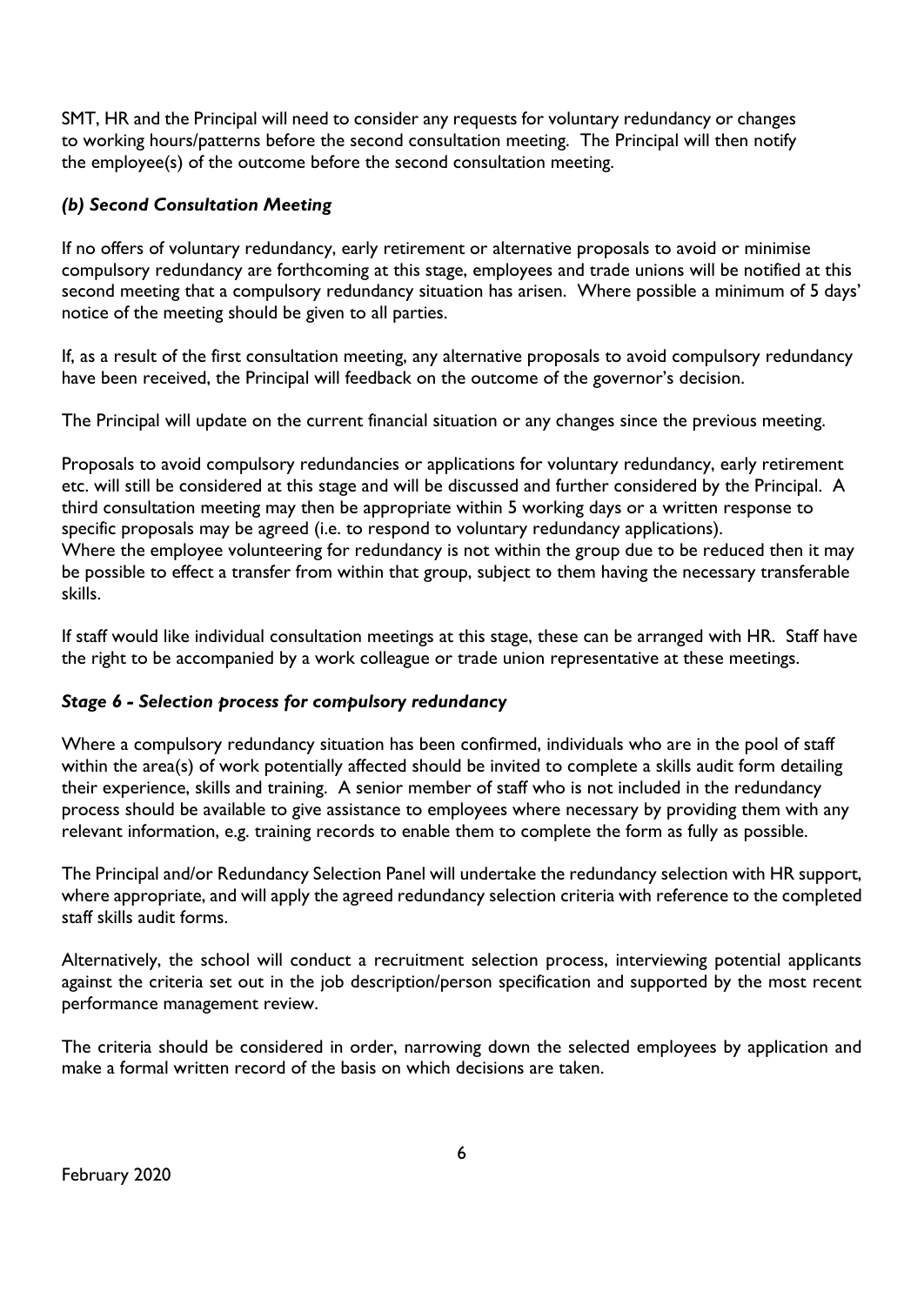**Note: Redundancy is not a means of dealing with persistent absence, ill health or poor performance of individual members of staff. Such cases must be dealt with under the appropriate procedures**.

# *Stage 7 - Notification of Compulsory Redundancy*

The Principal will then arrange to meet with the employee(s) selected to notify them of their selection. Staff will have the right to be accompanied by a work colleague or trade union representative at this meeting. This can be a difficult meeting and one that needs to be handled sensitively. The employee(s) should be given the opportunity to ask questions and appropriate support should be put in place. They should be advised to seek support from their professional association/trade union and be made aware of the services of Care First, the Federation's counselling service. Notes should be taken at the meeting and be a true representation of the meeting.

## **The employee should also be notified in writing of the decision and given the opportunity to make representations to the HR and the Redundancy Selection Panel.**

The employee must be given a minimum of five days' notice of the Representation meeting and the employee should be provided with a copy of the notes taken at the redundancy selection meeting detailing the reasons for their selection, within five working days where possible. They have the right to be accompanied at the meeting by a trade union representative or work colleague. A formal written record will be made of the decision. No additional information can be introduced at the Representation Hearing by either party.

Following this meeting, HR should notify the member of staff of the decision in writing within 5 working days and employees confirmed as selected for redundancy have the right of appeal. If the Representation Hearing recommends that the selection for redundancy has not been fair, HR will need to return to Stage 6 of the process.

# *Stage 8 - Right of Appeal*

If the individual exercises their right of appeal against the decision, they should write to the Chair of the selection panel within 10 working days outlining their reasons for appeal and making it clear whether their appeal is in relation to:

- the process used
- the application of the selection criteria
- some other factor

# **No additional information can be introduced at the appeal stage.**

The appeal must be heard by the Appeals Panel, none of whom should be members of staff or have had previous involvement in the selection process.

The employee must be given ten days' notice of the Appeal Hearing. The employee has the right to be accompanied at the meeting by a trade union representative or friend. A formal written record will be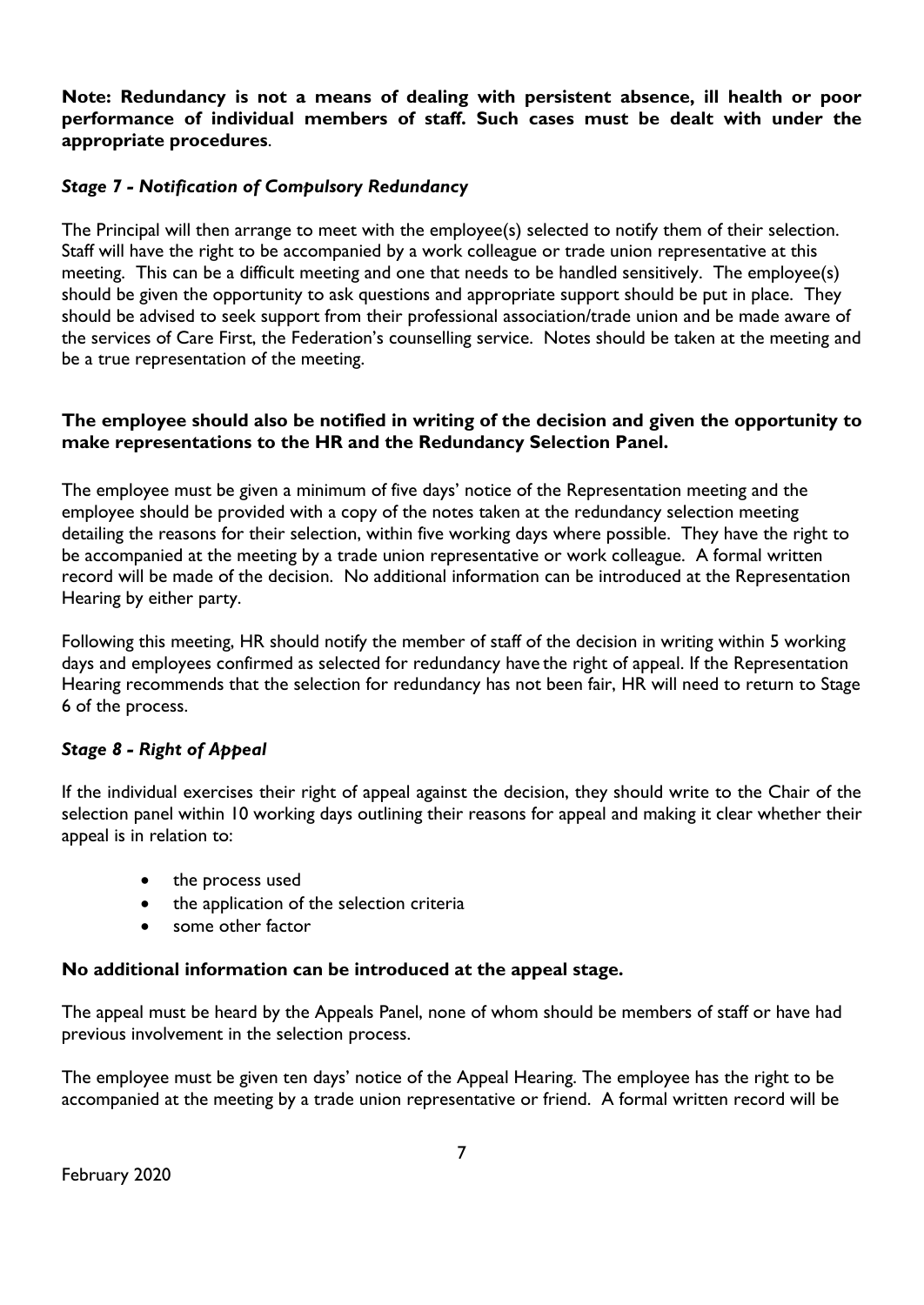made of the decision. Following the Appeal Hearing the Chair of the panel should notify the member of staff of the decision in writing within 5 working days.

Where possible, it is advisable to arrange the appeal hearing before the end of the notice period.

If no appeal is lodged or the original decision to select for redundancy is upheld. The Federation will then issue notice of termination of employment on the grounds of redundancy; ensuring minimum notice periods are satisfied.

# **6. Redeployment**

When an individual is selected as a possible candidate for redundancy until his/her dismissal takes effect (or they obtain another post), they will continue to be subject to the redeployment provisions.

# **7. Time off to look for new work or for training**

Employees who are under notice of redundancy will be entitled to a reasonable amount of paid time off to look for work, or to arrange training with the agreement of their Principal.

# **8. Redundancy Payments**

Employees who are made redundant following 2 or more years' continuous service as at the date of dismissal will be eligible for a redundancy payment.

Employees who have at least two years' continuous service with one or more local authorities or any organisation that is covered by the Redundancy Payments (Continuity of Employment in Local Government etc. (Modification) Order 1999) will normally be entitled to a redundancy payment. Your redundancy payment will be dependent on your contractual terms and conditions. This entitlement will be lost if they return to work for the same employer or one within the Modification order, within four clear weeks (plus one day) of departure. This will include all Academies and Foundation Schools.

Redundancy payment due to an employee depends on their age, length of service (subject to a maximum service limit of 20 years) and actual weekly pay.

The redundancy payments are based on the following formula:

- 0.5 week's pay for each full year of service where age is less than 22
- **I** l week's pay for each full year of service where age during year is 22 or above, but less than 41
- **1.5** weeks' pay for each full year or service where age during the year is 41 or above

A redundancy calculator can be requested from the HR department.